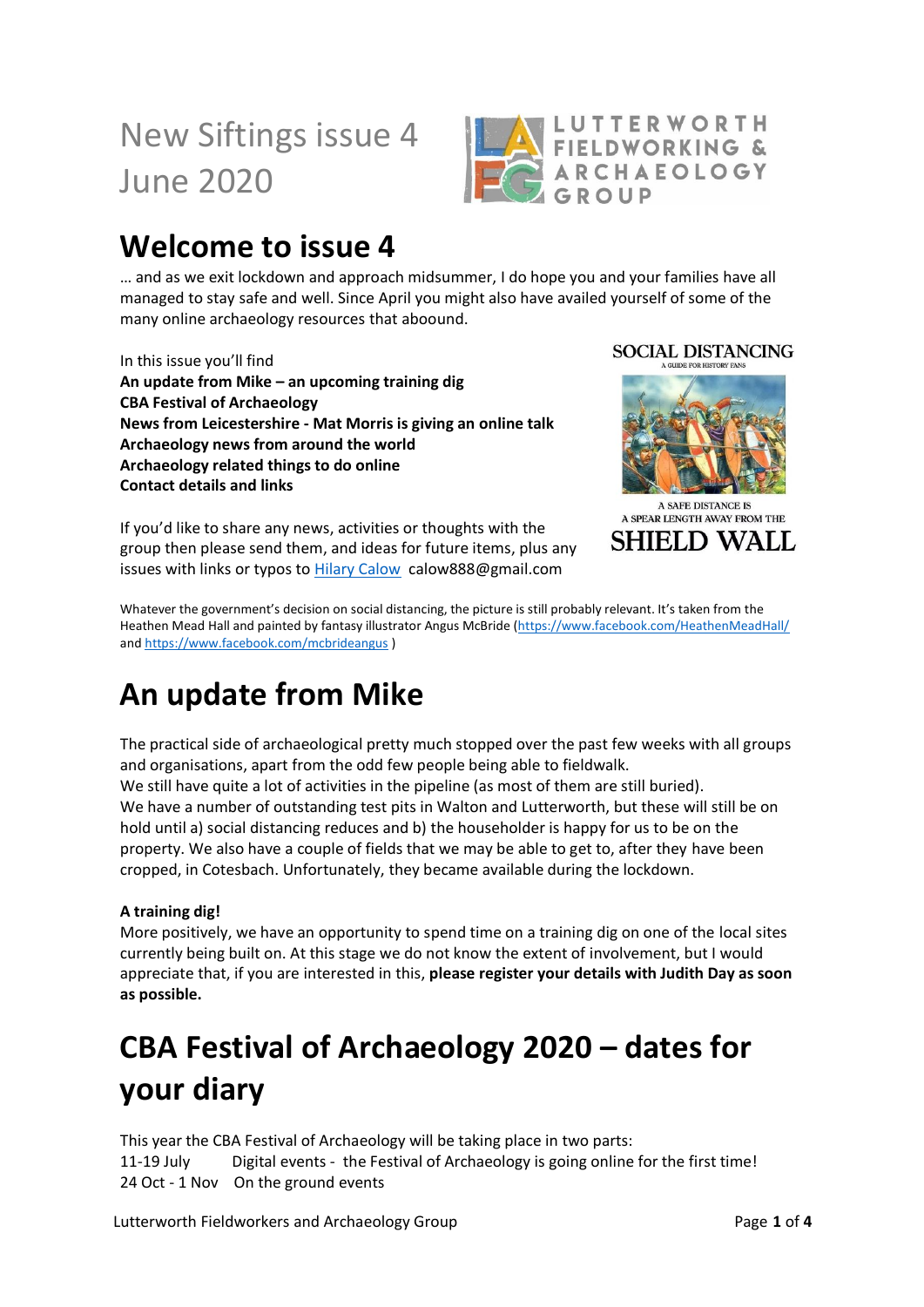**Registration is now open for digital activity** taking place during the first part of the Festival from 11-19 July. It will include live talks and digital tours, Twitter conferences and Q&A's, blog-based activity, interactive discussions and resources to download and complete offline.

The first events are now live on the Festival website and more events are being added regularly so check back each week to see what's new. The CBA will be sharing highlights of what's to come in the e-news over the coming weeks. Find out more [here](https://festival.archaeologyuk.org/) <https://festival.archaeologyuk.org/>

#### **Festival competitions**



**#RubbishArt** gives you the chance to get crafty with your rubbish. In keeping with this year's Festival theme of Climate and Environment you're asked to upcycle the things you would normally recycle or throw away and recreate an archaeological site or artefact. Find out more [here](https://festival.archaeologyuk.org/RubbishArt) <https://festival.archaeologyuk.org/RubbishArt>



**Archaeology Showreel** is for all the budding tv presenters out there. For the competition with Past Preservers you need to make a video showing off your skills as an archaeology presenter. The shortlisted entries will be shown to TV networks and the winners will be chosen by Alex Langlands from Digging Up Britain's Past. All the details of how to enter can be found [here.](http://festival.archaeologyuk.org/ArchaeologyShowreel) <http://festival.archaeologyuk.org/ArchaeologyShowreel>

Both competitions are open to entrants of all ages. Please make sure you read the terms and conditions before entering, these can be found by following the competition links above.

## **News from the [Leicestershire Fieldworkers](https://leicsfieldworkers.co.uk/)**

<https://leicsfieldworkers.co.uk/>

Mat Morris is holding a digital talk on The Archaeology of Oakham Castle on Thursday 18th June 2020 at 7.30pm

Oakham Castle's great hall is one of the finest surviving examples of domestic Norman architecture in Europe. However, despite several important excavations since the 1950s, very little is known about the rest of the castle. Mat will discuss the castle's history and archaeology, particularly focusing on exciting new discoveries made during the recent Heritage Lottery funded restoration of the castle, which are finally starting to unlock the secrets of the castle's construction, layout and role. (You may even be lucky enough to spot our own Judith Day digging there!)

**It's free on Facebook Live – and you don't need to be on, or join, Facebook to listen. Just click the link below at the time and turn up your audio.**

<https://www.facebook.com/LeicestershireFieldworkers/live/>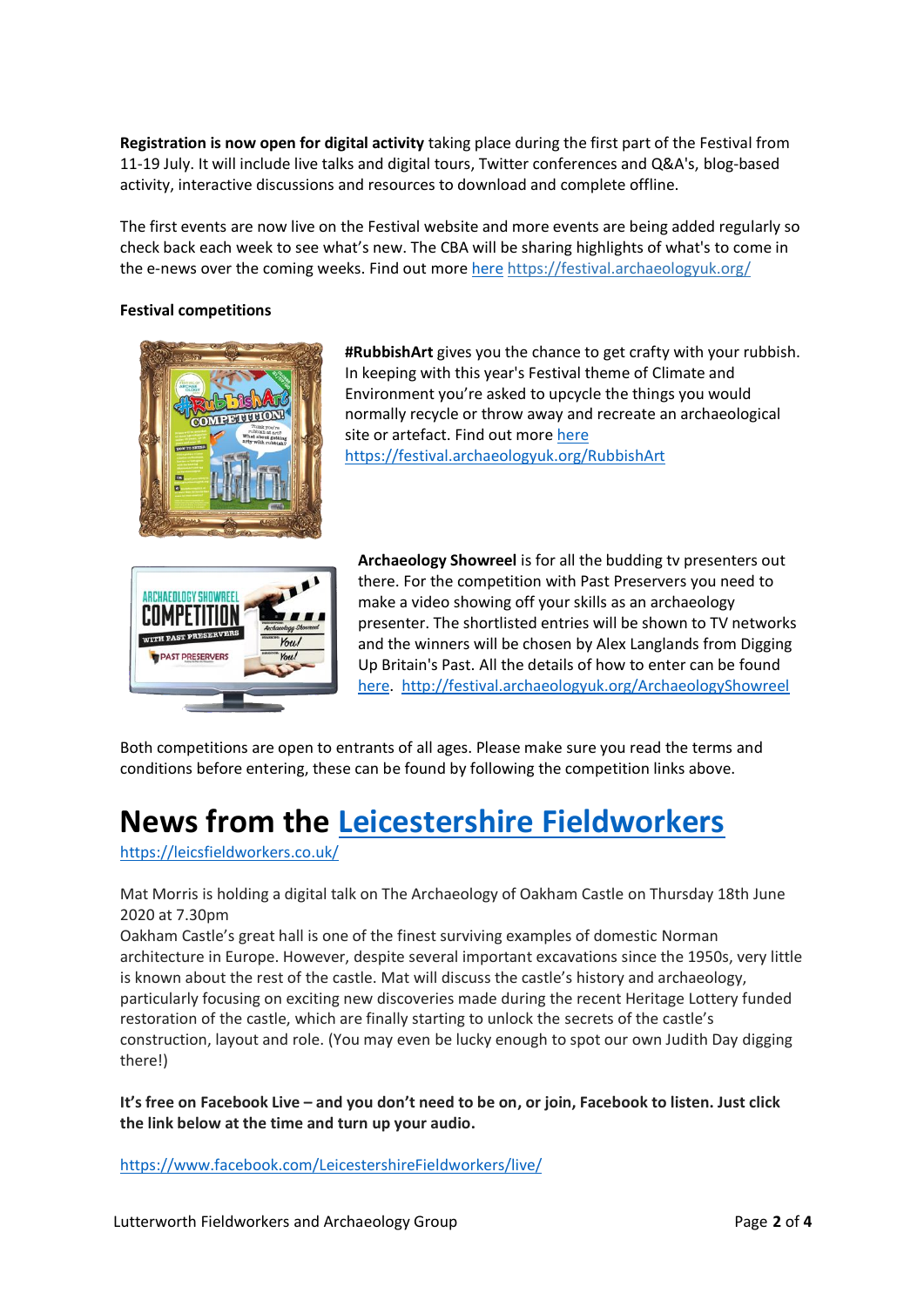#### **Hidden Histories of Leicester**

Jim Butler, who has worked for Leicester City Museums and the University of Leicester, has produced three 20-minute films, each exploring a different aspect of Leicester's history and archaeology. Episodes include a walk around the line of the historic town walls and explorations of the Iron Age and Anglo-Saxon town. They can be watched on YouTube. <https://www.youtube.com/channel/UC6nLLaUuZ1UDh5Hdc5qy2uA>

### **News from elsewhere**

[Rugby Archaeology Society](http://www.rugbyarchaeology.org.uk/) <http://www.rugbyarchaeology.org.uk/> The RAS AGM will be held via Skype on Saturday 20<sup>th</sup> June. All members are welcome to participate – please contact *Irene Glendinning* for details. Her email address is [csx128@coventry.ac.uk](mailto:csx128@coventry.ac.uk)

## **Subscriptions**

A reminder that subscriptions for 2020 will be rolled over to 2021 so if you haven't yet paid and you want to avail of this amazing offer please contact Carol Cambers.

## **Archaeology news from around the world – in case you missed it**

**Lets start with Romans in Wales.** The aerial photography during the dry spell in 2018 threw up lots of crop marks which have now been analysed as this splendid BBC Story from Wales shows <https://www.bbc.co.uk/news/uk-wales-52911797> For those of you who want to know more, the paper can be found in the journal Britannia [here](file:///C:/Users/Mike/AppData/Local/Packages/Microsoft.MicrosoftEdge_8wekyb3d8bbwe/TempState/Downloads/here)

**Archaeology in Bristol**. The Colston statue was recovered from the harbour and conservationists set to work and uncovered new information. Inside the statue, along with the mud, was a record on a page of newsprint of the people who'd installed the statue in 1895. Read mor[e here](https://www.bristolpost.co.uk/news/bristol-news/clue-leading-people-who-installed-4219104) <https://www.bristolpost.co.uk/news/bristol-news/clue-leading-people-who-installed-4219104>

If, like me, you are missing travelling the globe then why not keep up to date with world news from **Archaeology Magazine** <https://www.archaeology.org/>

### **Some archaeology resources online**

**British History Online** – all the materials are free to access until 30 September 2020 <https://www.british-history.ac.uk/>

**Facebook**. The Prehistoric Society is wonderful. Posts have been themed since lockdown with contributors from all around the world. I've learned lots, especially about torcs, which are the specialist subject of Dr Tess Machling, the moderator. There are lots of other archaeology groups too, including a new one on Doggerland.

**Dig Venture's** second run of their Virtual Fieldschool, a free online course, started 1<sup>st</sup> June. Find the course [here](https://digventures.com/shop/how-to-do-archaeology/?utm_source=DigVentures+News&utm_campaign=9523345469-EMAIL_CAMPAIGN_2020_03_26_10_54&utm_medium=email&utm_term=0_29f3f996a2-9523345469-116650137&mc_cid=9523345469&mc_eid=f671b35ec5) and more at [www.digventures.com](http://www.digventures.com/)